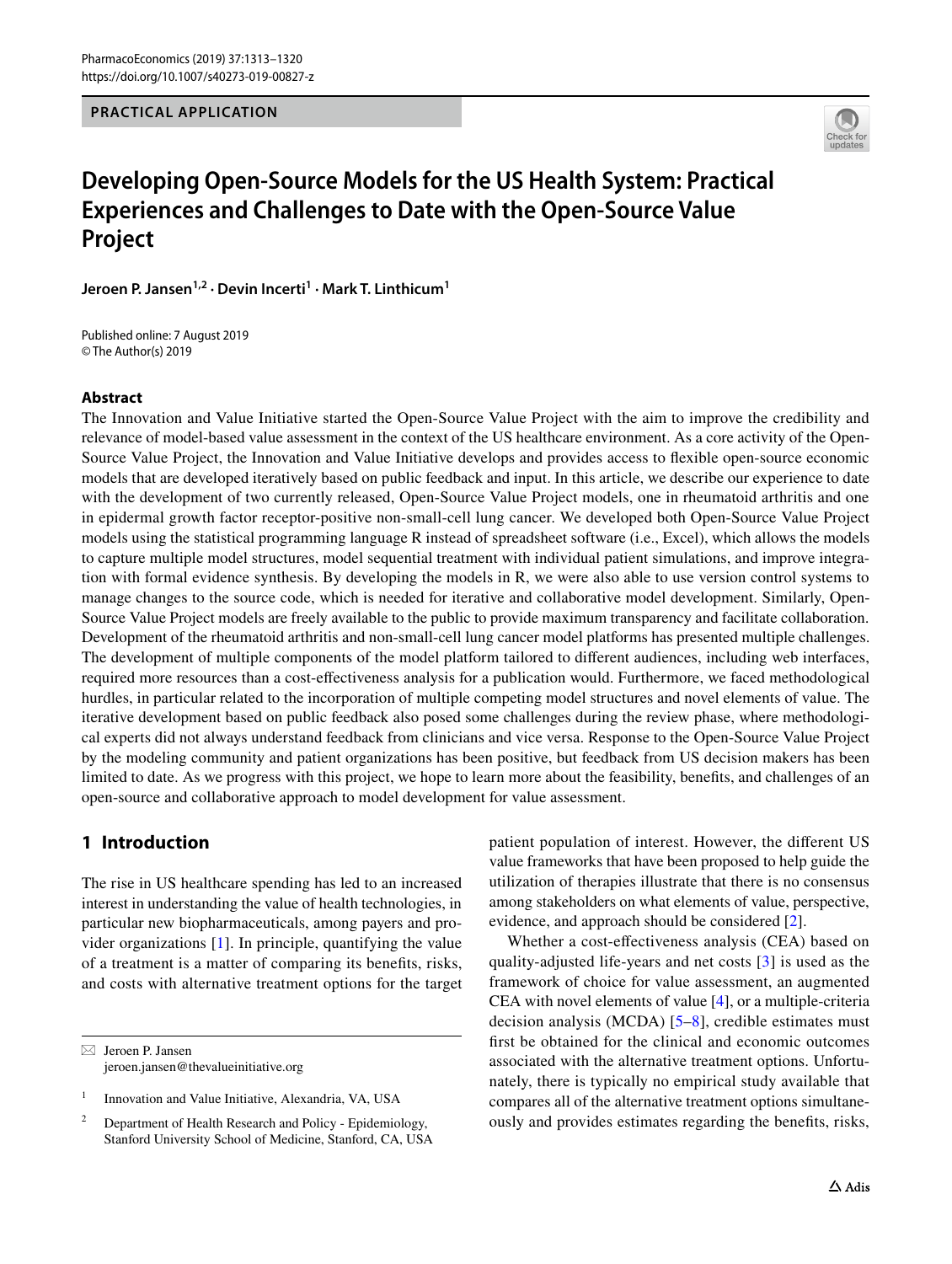To date, the Innovation and Value Initiative has released two fexible open-source economic models that are developed iteratively based on public feedback and input—one focused on rheumatoid arthritis and one focused on epidermal growth factor receptor-positive non-small-cell lung cancer

Models were developed in R along with web-based user interfaces because we are of the opinion that it has advantages in terms of transparency, reproducibility, modifiability, and computational efficiency over using spreadsheet software

Development of the rheumatoid arthritis and nonsmall-cell lung cancer models has presented multiple challenges, particularly related to the development of multiple components that characterize the platforms, methodological aspects, and iterative development based on public feedback

In the health economics and modeling community, there is a growing discussion about transparency and opensource model development, and the models developed by the Innovation and Value Initiative seem to be recognized as a welcome effort

and costs of interest that defne value. Lacking such a study, we need to integrate multiple sources of evidence to estimate the expected outcomes of interest, with each source providing a piece of the required information. Resulting decision models combine relevant evidence on: the course of disease and expected outcomes with the standard of care; relative treatment efects for alternative interventions; and resource use, cost, and utility estimates for the diferent disease states. Whereas these sources of evidence are typically obtained in a relatively transparent and reproducible manner with systematic literature reviews and meta-analyses, decisions regarding the actual model structure are less transparent, may be made in an arbitrary fashion, or lack valid justifcation. Typically, there is no formal process to elicit a structure that refects the latest clinical understanding of how the course of a disease, treatment, and relevant outcomes are related. The sensitivity of model fndings can be assessed by means of sensitivity analyses, but these are typically limited to varying the model input parameters. Assessment of the impact of model structure seldom occurs, but can be sub-stantial [[9\]](#page-6-6). Despite the well-intended efforts of researchers, there is often dispute about the credibility of modeling studies to quantify the value of a health technology.

Even when a published modeling study to quantify the value of a health technology is credible, there may still be hurdles preventing its use in actual decision making. First, decision makers may find it difficult to fully understand, and therefore appreciate, the fndings of an analysis without detailed documentation or access to the actual model. Second, the published study may have limited relevance for users whose perspective, local context, or patient population varies from that of the reported analysis. Third, economic evolutions of novel interventions may become quickly outdated given the pace of new clinical evidence generation and introduction of new therapies. Modeling studies to quantify the value of health technologies only have direct relevance for local decision making when they refect the totality of the latest evidence, are deemed credible by decision makers, and are representative of the local decision problem.

To overcome the above-mentioned limitations on the credibility and relevance of published modeling studies to quantify the value of a health technology, several authors have proposed the use of open-source models [\[10–](#page-6-7)[12\]](#page-6-8): models that are publicly available for use and provide access to the underlying source code and calculations, which can be updated if of interest. However, few key stakeholders have an incentive to take on this task, and there are few examples of open-source models.

In 2017, the Innovation and Value Initiative (IVI) started the Open-Source Value Project (OSVP), with the aim to improve the credibility and relevance of value assessment in the context of the decentralized decision-making environment of the USA by developing and providing access to fexible open-source economic models. The purpose of these models is two-fold. First, to facilitate a more constructive dialogue among stakeholders regarding relevant evidence, modeling approaches, and value perspectives; and second, to provide local decision makers with the tools to perform a credible value assessment refective of the local setting in an efficient manner. In this article, we describe our current experience with the development of these open-source models.

# **2 Open‑Source Models Developed to Date**

At the time of writing, the IVI has released two OSVP models: one focused on rheumatoid arthritis (RA) [[9\]](#page-6-6) and one on epidermal growth factor receptor-positive non-small cell lung cancer (NSCLC) [\[13\]](#page-6-9). The IVI-RA model (released November 2017) is designed to assess the value of sequential biologic treatment strategies for patients with moderate to severe RA who did not respond to conventional diseasemodifying anti-rheumatic drugs. The IVI-NSCLC model (released January 2019) can be used to estimate the value of alternative sequential treatment strategies for patients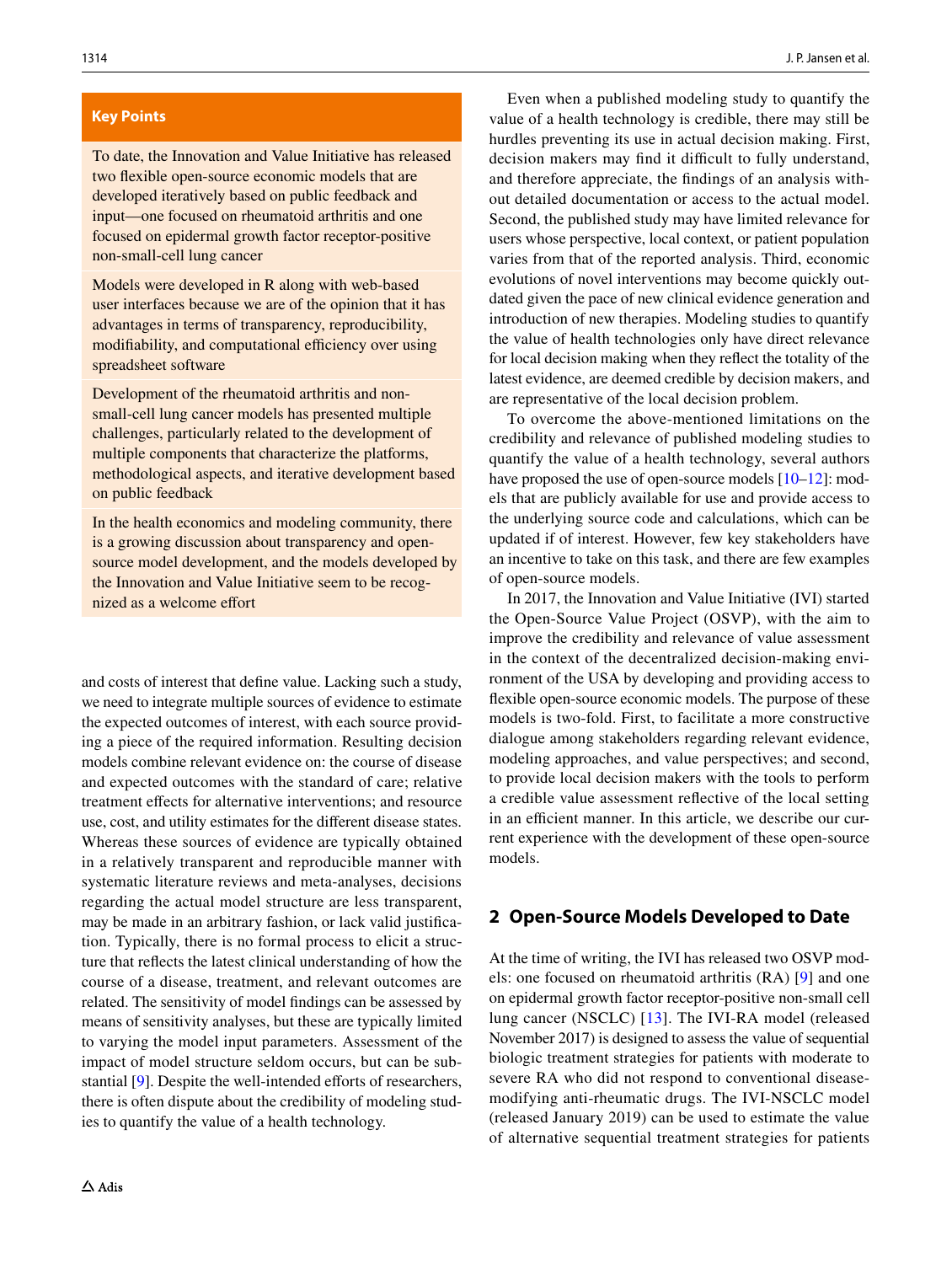with metastatic epidermal growth factor receptor-positive NSCLC starting with frst-line treatment, followed by second-line treatment, and treatment beyond second line. Both the IVI-RA and IVI-NSCLC models allow users to evaluate the impact of uncertainty in model input parameters on estimates of value. In addition, the impact of alternative model structures, novel elements of value (i.e., insurance value and value of hope), alternative perspectives, and decision frameworks of choice can be assessed.

In an attempt to make the IVI-RA and IVI-NSCLC models transparent and accessible to multiple end users, both platforms consist of the following components: (1) R and C++ source code; (2) an R-package to run the model for custom CEA and MCDA; (3) an advanced web application to allow full control over the model and perform custom analyses via a point and click interface; (4) a basic web application that functions as a general audience educational tool regarding value assessment; and (5) technical model documentation.

The development of the OSVP models is characterized by a four-step iterative process: Step (1) release of the initial version of the model; Step (2) obtain public feedback, which can range from high-level comments to proposed changes to the source code; Step (3) review of feedback by a technical expert panel (TEP) and prioritize recommendations for model revision according to a modifed Delphi process; and Step (4) revise model and re-release. In principle, this fourstep process will be repeated over time to refne the model based on new evidence and insights.

At the time of writing this article, Step 3 (feedback from the TEP) had been completed for the IVI-RA model, and Step 1 (release of the initial version) had been completed for the IVI-NSCLC model.

## **3 Challenges**

Development of the RA and NSCLC models has presented multiple challenges, particularly related to the development of multiple components that characterize the platforms, methodological aspects, and iterative development based on public feedback.

The main arguments in favor of an open-source approach to decision models are that it will improve transparency and increase efficiency in updating the analyses  $[10, 12]$  $[10, 12]$  $[10, 12]$  $[10, 12]$  $[10, 12]$ . Only providing public access to the software code used to implement the model may not be sufficient to meet these goals because many end users may not have the technical expertise or time to review and potentially update elaborate source code or model calculations in a spreadsheet. Providing publicly available (web-based) user interfaces to fully interact with the model facilitates pressure testing the model and modifying the evaluation in a more efficient manner.

Development of the multiple components tailored to both technical and non-technical end users that characterize the fexible OSVP model platforms, as described above, has required much more resources to date than what a specifc model-based CEA for a publication would require without public access to the model or analysis.

In response, we have taken steps to improve the efficiency of model development. First, we have learned from our experiences developing user interfaces. For example, we conducted a number of user interviews with clinicians and patients to make the web interfaces for the IVI-RA model as relevant as possible. One of the main points that arose was the great variety in levels of understanding about what value assessment entails and how value is quantifed based on the evidence available, which made us decide to opt for a technical as well as a non-technical web-interface. Furthermore, the organization of the interfaces has been heavily infuenced by the feedback from the users. The information obtained from these interviews was relevant for the development of the web interfaces of the IVI-NSCLC model as well. Similarly, the source code and user interfaces of the IVI-NSCLC model can be applied in a relatively straightforward manner to other future models we have planned. Second, we have developed the open-source general-purpose R package *hesim* for simulating decision models and performing CEAs [\[14](#page-6-10)]. This package was used to simulate the IVI-NSCLC multistate model and to represent decision uncertainty in both the IVI-RA and IVI-NSCLC models. In short, developing the OSVP modeling platforms has been resource intensive, but future efficiencies are expected.

The OSVP models are characterized by three important features: the incorporation of novel elements of value, the ability to evaluate structural uncertainty, and the quantifcation of value within both CEA and MCDA frameworks. Each of these features posed specifc challenges during development. In the frst case, the IVI-RA model provides the option to incorporate insurance value [[15](#page-6-11)], and the IVI-NSCLC model has the option to include value of hope [[16](#page-6-12)]. These novel elements of value were introduced relatively recently, and actual implementation of them has been very limited so far [\[17](#page-6-13)]. We had to make assumptions to translate these novel concepts into model-ready equations, and evidence for parameters was sparse. Second, to facilitate evaluating the impact of structural uncertainty, the models have the option to select alternative model structures. With the IVI-RA model, more than 300 structures can be created based on the multiple options available for the diferent components that defne a model structure [\[9](#page-6-6)]. In the case of the IVI-NSCLC model, a three- or four-state model can be selected, and the impact of alternative survival functions for the time-varying transition rates between the diferent health states can be evaluated [[13](#page-6-9)]. Programming of these options along with estimation of the required input parameter estimates was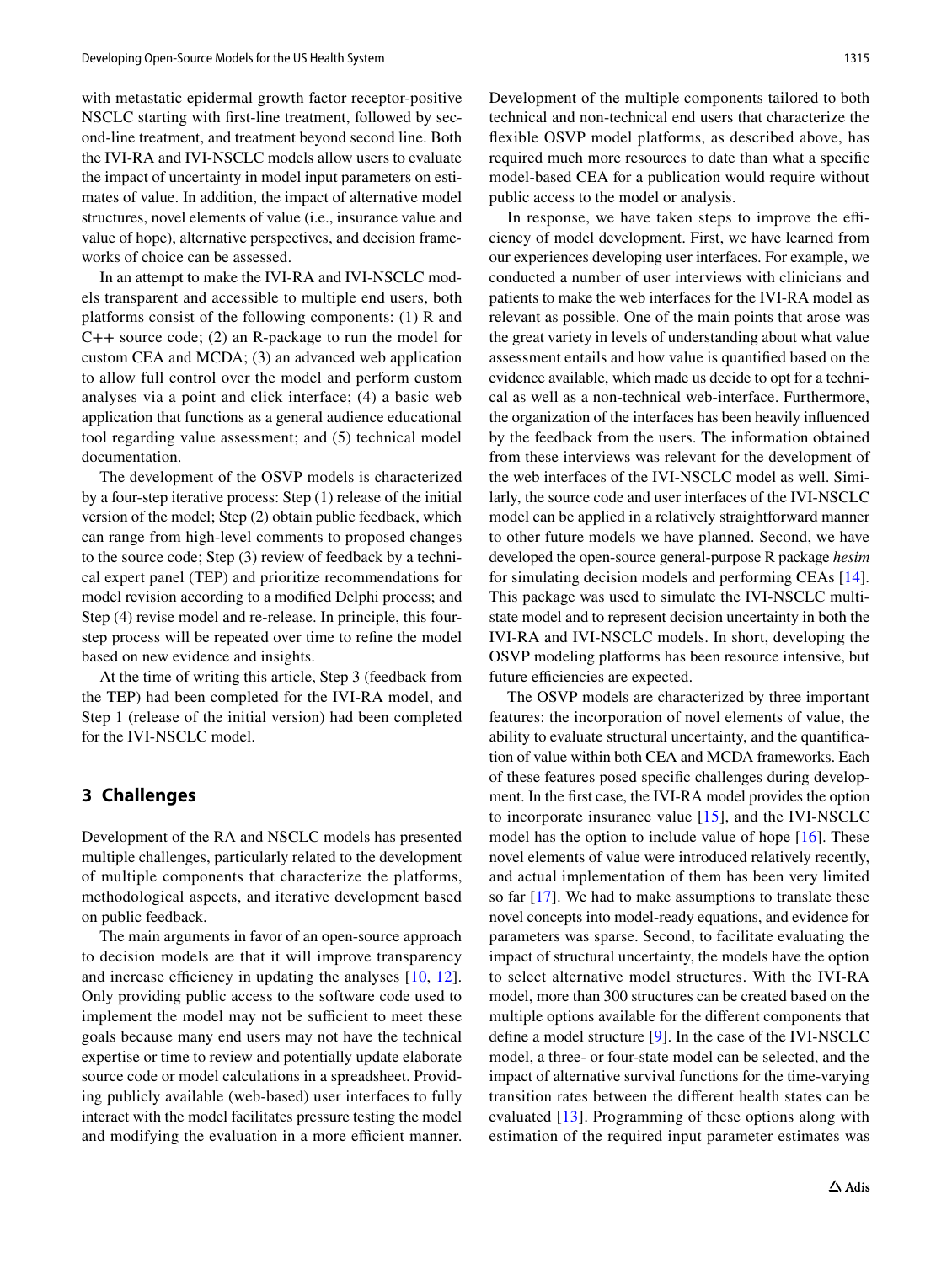a time-consuming process. Finally, regarding the MCDA modules, we have not yet been able to empirically determine users' preference weights and the shape of partial value functions, given our resource constraints.

The iterative four-step process for developing the OSVP models has resulted in its own challenges. An essential part of the OSVP is public feedback (Step 2). The time it requires for interested stakeholders to review the model and subsequently provide informative comments should not be underestimated. Moving forward, we need to think about the optimal approach to ensure ongoing engagement from relevant parties. As part of the modifed Delphi process (Step 3), the TEP members ( $n = 5$ ; a patient, a rheumatologist, an epidemiologist, and two health economists) were asked to rank order the suggested model changes according to priority and elaborate on their reasoning using a web-based survey. Areas of agreement and disagreement were identifed and summarized in a second survey by which the TEP was asked to confrm the areas of agreement, and re-rank areas of disagreement. The TEP members were able to see the anonymized rationale behind the individual priority scores of their colleagues. During this process, it became apparent that methodological experts did not always understand feedback from clinicians and vice versa, which required additional effort on our part to ensure the information extracted from this process was both accurate and meaningful. In addition, IVI developers must not only revise the models based on the recommendation of the expert panel (Step 4), but also fx bugs and respond to proposed minor changes to a repository (pull requests) on an ongoing basis, which requires further resources.

#### **4 Software**

Decision models for value assessment of health technologies are frequently developed using spreadsheet software, i.e. Microsoft Excel. However, we opted for the statistical programming language R to develop the open-source models for several reasons.

Although Excel is sufficient for relatively simple analyses, such as clock-forward state-transition models or partitioned survival models, efficiently implementing more complex models, such as a clock-reset semi-Markov model, may not be feasible. In the case of the IVI-RA model, for example, we used an individual-patient simulation to allow modeling sequential treatment strategies for which individual treatment duration is not limited to an exponential distribution, and to make it possible for both morbidity and mortality to depend on prior history of the course of disease [[9\]](#page-6-6). In the IVI-NSCLC case, we used a multi-state model that was parameterized using parametric (i.e., Weibull) and fexibly parametric (i.e., fractional polynomial) models; in addition,

we considered sequential treatment so that transition rates depended on time since entering intermediate states, rather than time since treatment initiation  $[13]$  $[13]$ . We consequently needed to simulate outcomes based on a semi-Markov model using an individual-level simulation [\[18](#page-7-0)], which a spreadsheet is not suitable to implement in an efficient manner. A script-based programming language, such as R, makes implementation of individual-level simulation models more straightforward.

In our IVI-NSCLC model, the statistical model used for parameter estimation was seamlessly integrated with the simulation model. We developed a multi-state network metaanalysis model to estimate relative treatment efects that had the same structure as the state-transition model used for the simulations. This highlights a key advantage of R, namely, that because it is designed specifcally for statistical computing, parameter estimation and the subsequent simulation of model outcomes can be performed in a consistent manner in one environment without the need to unnecessarily simplify the structure of the simulation model. Conversely, Excel frequently prevents the structure of the decision model describing development of outcomes over time and the impact of treatment from being closely aligned with the statistical model used for parameter estimation.

Quantifying the impact of parameter uncertainty on decision uncertainty is typically done by means of a probabilistic sensitivity analysis (PSA). The uncertainty in the model input parameters is propagated through the model by randomly sampling values for the input parameters from suitable probability distributions. Although a PSA can be performed in Excel using Visual Basic for Applications, R has validated functions for sampling from multiple univariate and multivariate distributions that make it a natural programming language for performing a PSA [[19\]](#page-7-1). In addition, R has packages (such as *hesim* and *BCEA*) to produce costefectiveness planes, cost-efectiveness acceptability curves, and the cost-efectiveness acceptability frontier [[14,](#page-6-10) [20](#page-7-2)[–23](#page-7-3)]. Implementation of a PSA in R can be implemented more efficiently than with Visual Basic for Applications by using efficient programming techniques such as vectorization, linking to compiled languages (e.g., C/C++), or through parallel computing. This is imperative for computationally intensive, individual-level simulation models, such as the IVI-RA and IVI-NSCLC models. In fact, simulations with these models could not have been performed in a reasonable amount of time if implemented with Excel and Visual Basic for Applications. Computational speed is also an important consideration when a web-based user interface is being provided to interact with the model.

A clear beneft of a script-based programming language, like R, is that the complete analysis from parameter estimation to simulation of model outcomes and quantifcation of decision uncertainty can be performed using a reproducible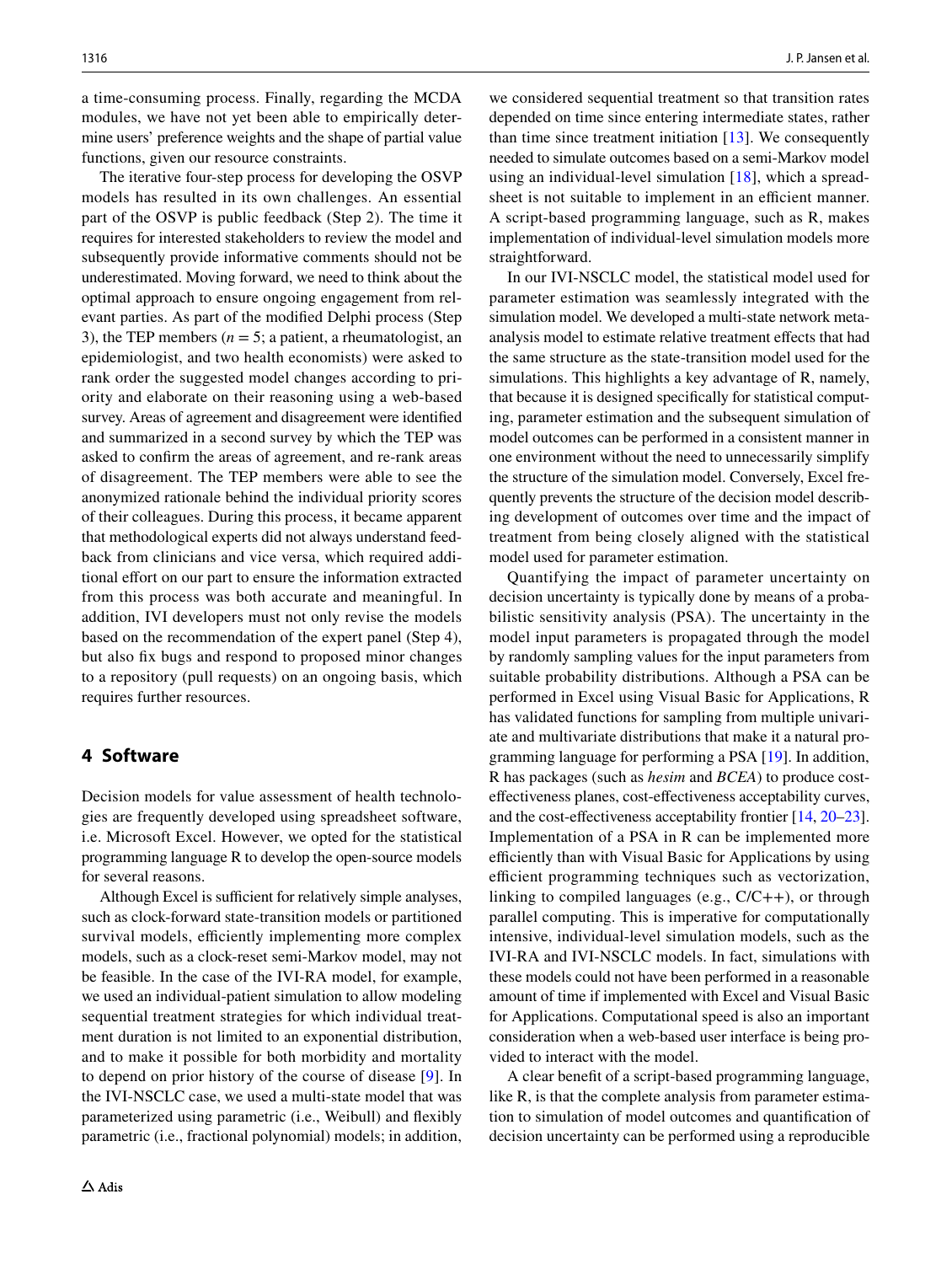script [\[24\]](#page-7-4). We believe this has the potential to improve transparency of decision and economic modeling studies considerably. Furthermore, with R, model documentation can be created in which each fgure, table, and number cited in the text is based directly on the output of the code run in the script. For examples, we like to refer to the online tutorials of the IVI-RA and IVI-NSCLC models ([https://innov](https://innovationvalueinitiative.github.io/IVI-RA/articles/00-intro.html) [ationvalueinitiative.github.io/IVI-RA/articles/00-intro.html](https://innovationvalueinitiative.github.io/IVI-RA/articles/00-intro.html); [https://innovationvalueinitiative.github.io/IVI-NSCLC/artic](https://innovationvalueinitiative.github.io/IVI-NSCLC/articles/tutorial.html) [les/tutorial.html](https://innovationvalueinitiative.github.io/IVI-NSCLC/articles/tutorial.html)) and corresponding technical reports ([https](https://innovationvalueinitiative.github.io/IVI-RA/model-description/model-description.pdf) [://innovationvalueinitiative.github.io/IVI-RA/model-descr](https://innovationvalueinitiative.github.io/IVI-RA/model-description/model-description.pdf) [iption/model-description.pdf;](https://innovationvalueinitiative.github.io/IVI-RA/model-description/model-description.pdf) [https://innovationvalueiniti](https://innovationvalueinitiative.github.io/IVI-NSCLC/model-doc/model-doc.pdf) [ative.github.io/IVI-NSCLC/model-doc/model-doc.pdf](https://innovationvalueinitiative.github.io/IVI-NSCLC/model-doc/model-doc.pdf)).

Whereas R is a commonly accepted and frequently used programming language for data analysis and statistical modeling, it has not been the primary software of choice for the development of economic models in the context of a health technology assessment. However, R has an active user and developer community and with the availability of recent packages, such as *heemod, hesim,* and *BCEA*, it is increasingly well suited for the development of decision and economic models as well. Some in the health technology assessment community might argue that R is less transparent than Excel, but we are of the opinion that this is confusing transparency with software familiarity. Workshops such as those by the Decision Analysis in R for Health Technologies in Health (DARTH) team, published tutorials [[25,](#page-7-5) [26](#page-7-6)], and our OSVP models hopefully make R a more obvious choice for the development of decision models.

While Excel may be adequate in some circumstances, what we set out to do with the OSVP models requires software with capabilities beyond Excel. Even if Excel would be sufficiently flexible, it is in our opinion still suboptimal relative to R in terms of transparency, reproducibility, modifiability, and computational efficiency.

### **5 Model Quality and Maintenance**

By developing the IVI-RA and IVI-NSCLC models in R, we were able to use version control systems to manage changes to the source code of the models. We use Git for version control and make code freely available in public GitHub repositories. Model users can therefore not only view the source code, but its entire history as it is developed over time.

To reduce errors, we used a number of software engineering best practices. The R unit testing framework *testthat* is used to validate the individual functions that comprise the larger code base. Then, each time the code is updated (i.e., "committed" and "pushed" to GitHub), the entire R package is rebuilt and tested on an external Ubuntu machine with the continuous integration service Travis CI. At the same time,

Codecov is used to report the percentage of source code that has been tested with *testthat*.

The IVI developers maintain the GitHub repositories and are responsible for maintaining their integrity. Non-IVI developers may also modify the code, but they will typically not be given write access. Instead, external contributors can create "pull requests". The IVI developers will only accept (i.e., "merge") a "pull request" after a thorough review of the code changes, whether the Travis CI build passed, and the Codecov report. The type of code modifcation is a key consideration in any code review. Code changes that fx bugs or improve performance may be immediately accepted, while code modifcations that afect the scientifc approach or evidence considered will only be incorporated after a review by the TEP.

Because the OSVP models are iterative and open-source, they must be maintained and updated over time. Maintenance is typically performed based on feedback from users or the IVI developers' experiences using the model and includes bug fxes, edits to the documentation, and code refactoring. Updates are larger changes based on the fourstep development process. In the case of the IVI-RA model, the TEP (Step 3) has recommended the following: the inclusion of additional therapies; modifcations to the approach used to model time to treatment discontinuation; adding additional algorithms for simulating utility values; and using new real-world data sources to estimate long-term treatment efects. The IVI is now prioritizing these recommendations while updating the model during Step 4, including performing a new systematic literature review and network metaanalysis that incorporates additional treatments.

The software development processes make updating and maintaining the model manageable. For instance, each time the code is updated, the unit tests and continuous integration services ensure that new features do not create unintended errors in the existing code. Likewise, new branches can be created to develop new features and ensure that the existing model is not afected. Moreover, the version control system allows us to track all code modifcations so that old versions can be reverted to if necessary. Finally, both IVI developers and users can create issues to help identify bugs or suggest enhancements.

### **6 Intellectual Property**

Intellectual property rights have been raised as a concern in the discussion about open-source models [[27\]](#page-7-7). In this discussion, it is important to make a distinction between access to a model to assess credibility of the scientifc research study for which it was used vs. being able to modify someone else's model and use it for other purposes than the developers originally intended.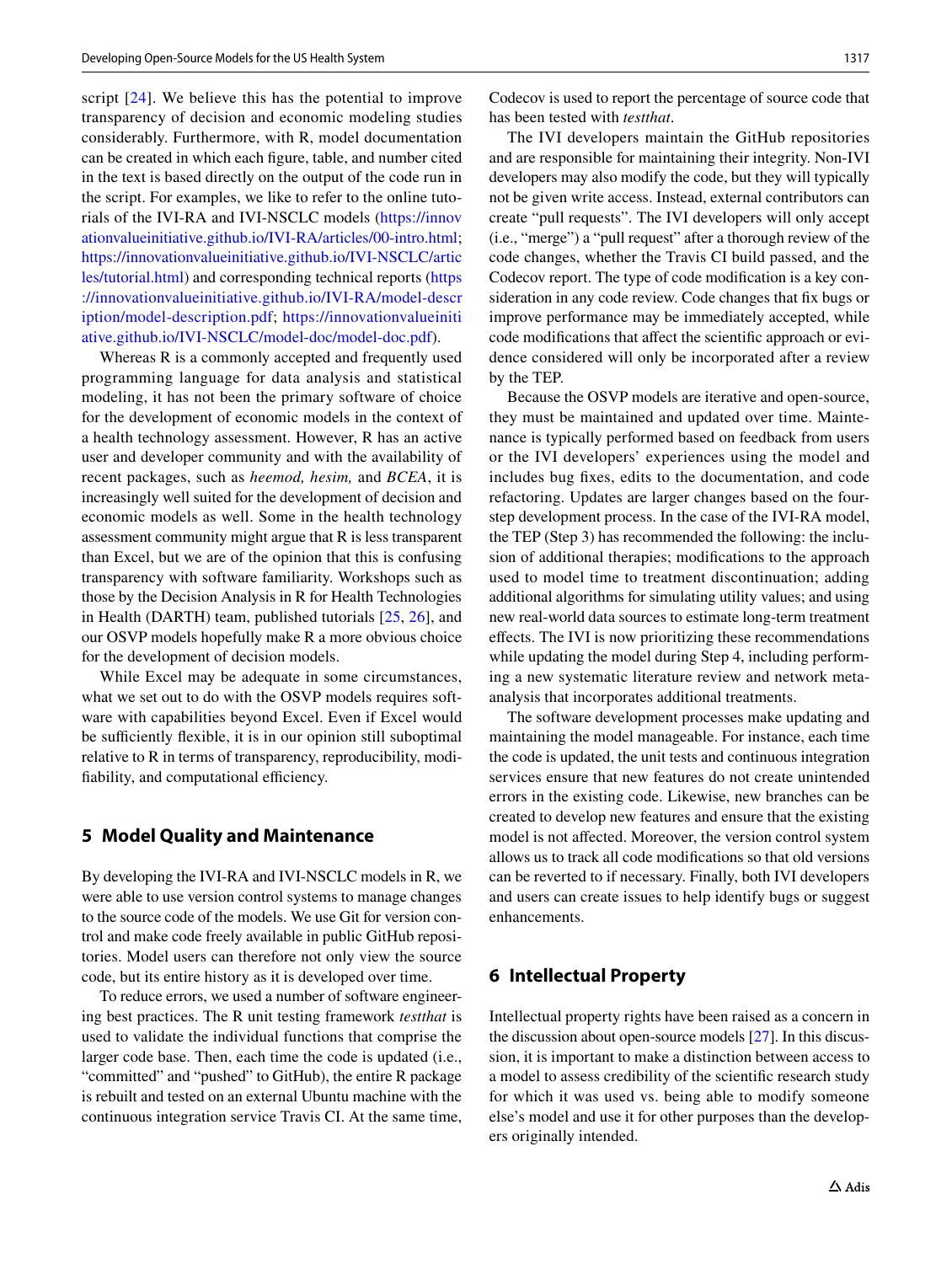If the purpose of a model-based analysis is to inform the healthcare and scientifc community about the value of a health technology, for example with a publication in the scientifc literature, credibility is essential. Not providing any access to the model because of concerns that someone else might beneft at the expense of the original developer is not in the spirit of credible scientifc research characterized by transparency and reproducibility. It has been stated that rejecting any concerns about intellectual property may reduce the incentive to create models [\[10](#page-6-7)]. However, we should not forget that the primary purpose of a cost-efectiveness evaluation is to quantify the value of the health technology and not to develop a model; the model is "just" the analytical method used to do so. (Not dissimilar from using a logistic regression model to quantify a treatment effect with an odds ratio.) Furthermore, many published CEAs are based on models that are not fundamentally diferent from previous analyses. Claiming intellectually property on the implementation of a relatively common modeling approach in Excel or other programming software, such as a partitioned survival model in oncology, seems a bit pointless. Recognizing the reality of how academic research is currently rewarded, a reasonable compromise between no model access and publicly available open-source models without any restrictions to modifcations and use, is to make models available upon request under an agreement that prevents others from copying or altering the model for their own purposes [[10\]](#page-6-7).

The purpose of IVI is to improve the science of value assessment. More specifcally, with the OSVP, IVI is not reporting on the value of a specifc health technology, but rather focusing on improving the credibility and relevance of the economic models used for value assessment. This distinction has implications for the extent to which access to the models is required. Without collaboration, the aim of IVI's OSVP cannot be achieved. To make the discussion among interested stakeholders regarding relevant evidence, modeling approaches, and value perspectives as concrete as possible, we develop fexible models that can be updated and modifed based on new evidence, insights, and beliefs. Releasing completely open-source models is the obvious approach to facilitate this—to only provide access to the models upon request and with restrictive agreements would create unnecessary hurdles and, ultimately, be antithetic to IVI's goal. That being said, we expect anyone that uses, modifes, or builds upon the OSVP models to properly credit and reference the work. Furthermore, revised models based on the original IVI model source code cannot be referred to as an IVI OSVP model if these modifcations are not shared with IVI, considered in the four-step process, and incorporated in the next iteration of the OSVP model by IVI. The work produced by IVI is open-source not only to facilitate collaboration, but also because the entire process needs to be transparent when it afects multiple stakeholders.

#### **7 Response**

We are still in the early stages of the OSVP at IVI. However, based on the formal feedback received during Step 2 of the IVI-RA model development process as well as informal feedback via other sources, the response to the IVI-RA and IVI-NSCLC models has been positive. In the health economics and modeling community, there is a growing discussion about transparency and open-source model development, and the OSVP seems to be recognized as a welcome efort. The specifc feature of IVI-RA and IVI-NSCLC models to evaluate structural uncertainty by being able to select different model structures seems to be appreciated, as well as the option to use model estimates in both a CEA framework and a MCDA framework.

During the model development, we engaged with diseasespecifc patient groups who appreciated the opportunity to provide input early on. Patient focus groups were conducted to investigate how patients with RA and NSCLC value various treatment attributes and how they prioritize these in their treatment decisions. We used this information to help defne the attributes captured in the MCDA modules of the models. Although the patient-centered focus of the OSVP has been well received, we want to emphasize that we would have liked to do more justice to the information patients provided. We programmed the models to incorporate information on heterogeneous treatment effects, but the evidence available to us did not allow for a truly patient-centered approach to value assessment. We hope to be able to do so with access to patient-level data in the future.

To date, the feedback from US decision makers has been limited; the interest has been less than what we anticipated at the start of the project. Hopefully, that will change in the future, which is important to ensure our models are not only credible, but relevant as well. To that end, IVI has planned research activities to demonstrate use cases with decision makers.

## **8 Funding**

The OSVP is both central to the IVI's mission and the foundation for IVI's research work, thus much of IVI's funding is allocated to the OSVP. To date, funding for IVI's work has been provided primarily by the biopharmaceutical industry, owing to several possible factors. First, though IVI has actively sought funding from all sectors since its inception, the biopharmaceutical industry demonstrated the greatest early enthusiasm for research on new methods and opensource approaches and willingness to invest in the nascent organization. (A full list of funders to date is available on the IVI website.) Second, the IVI began as a project within Precision Health Economics, a private health economics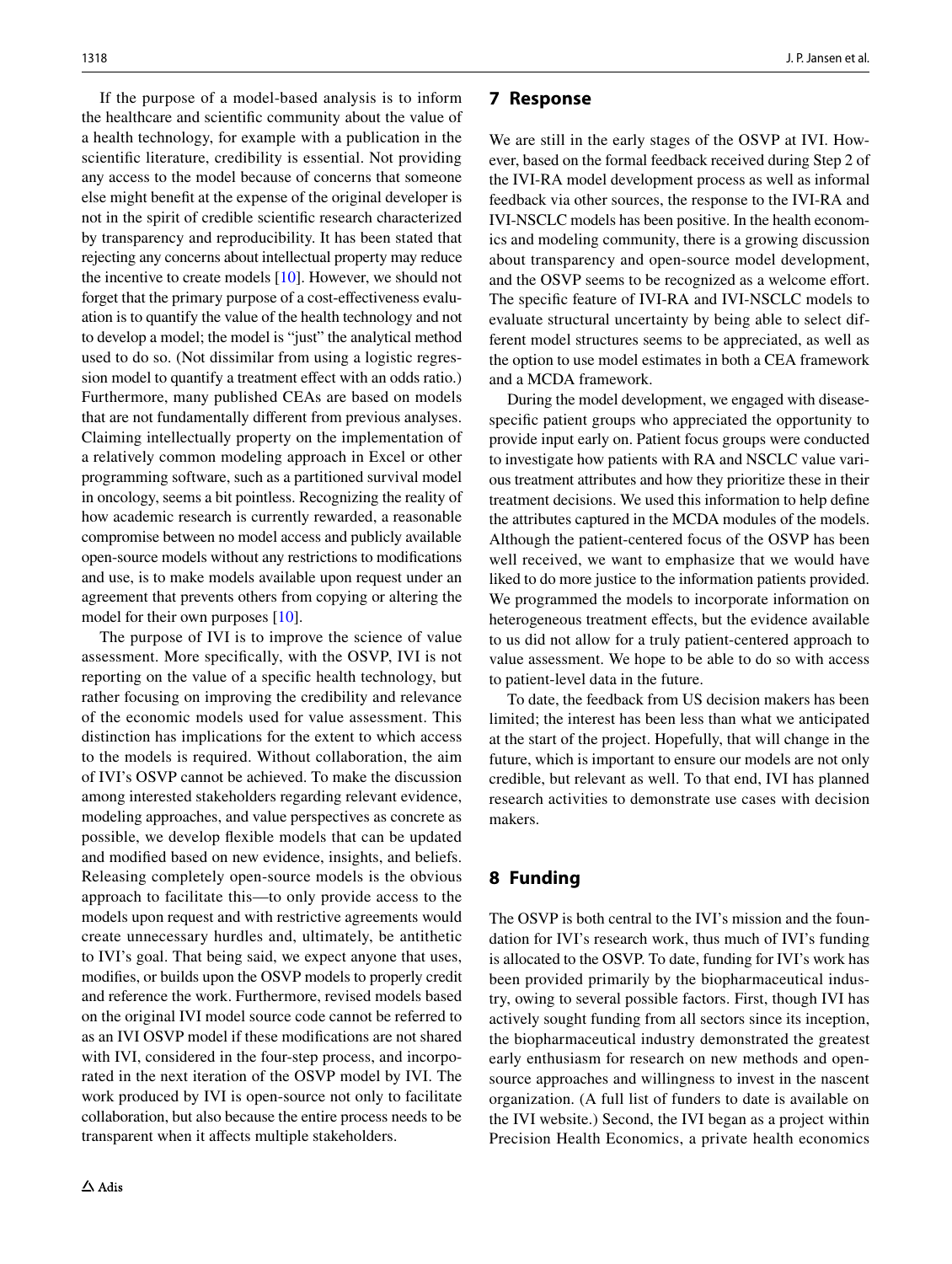and outcomes research frm, which limited the possibility of funding from many public and foundation sources and may have raised concerns on the part of other funders. As of 2019, however, IVI is an independent nonproft organization, and is transitioning to a membership funding structure designed to expand funding sources to represent all sectors including the insurance industry, patient community, health systems, physician groups, and others. This transition will also make it possible to seek grant funding from public sources and private foundations.

### **9 Conclusions**

To date, IVI has released two models as part of the OSVP. The open-source nature of these models is designed for an iterative and collaborative approach to its refnement based on new clinical evidence and insights. The greatest challenges were the development of multiple components that characterize the platforms; methodological aspects; and iterative development based on public feedback. Response to the OSVP by the modeling community and patient organizations has been positive, but feedback from US decision makers has been limited so far. As we progress with this project, we will continue to learn about the feasibility, benefts, and challenges of our open-source approach, as well as the relevance of these models for US decision makers. The prospect of the OSVP depends on interest and support from diferent stakeholders. At a minimum, the OSVP will contribute to the open-source discussion in health economics modeling, which we like to believe has merit in itself.

**Author Contributions** Jeroen P. Jansen, Devin Incerti, and Mark T. Linthicum contributed to the writing of the manuscript.

#### **Compliance with Ethical Standards**

**Funding** Research described in this article was funded through the Innovation and Value Initiative (IVI), a non-proft multi-stakeholder research organization.

**Conflict of interest** Jeroen P. Jansen, Devin Incerti, and Mark Linthicum are employees of Precision Medicine Group. Devin Incerti and Jeroen P. Jansen are shareholders of Precision Medicine Group. IVI contracted Precision Medicine Group for research activities related to this article.

**Open Access** This article is distributed under the terms of the Creative Commons Attribution-NonCommercial 4.0 International License (http://creativecommons.org/licenses/by-nc/4.0/), which permits any noncommercial use, distribution, and reproduction in any medium, provided you give appropriate credit to the original author(s) and the source, provide a link to the Creative Commons license, and indicate if changes were made.

#### **References**

- <span id="page-6-0"></span>1. Garrison LP, Carlson JJ, Bajaj PS, Towse A, Neumann PJ, Sullivan SD, et al. Private sector risk-sharing agreements in the United States: trends, barriers, and prospects. Am J Manag Care. 2015;21(9):632–40.
- <span id="page-6-1"></span>2. Willke RJ, Neumann PJ, Garrison LP Jr, Ramsey SD. Review of recent US value frameworks: a health economics approach: an ISPOR Special Task Force Report. Value Health. 2018;21(2):155–60.
- <span id="page-6-2"></span>3. Garrison LP Jr, Pauly MV, Willke RJ, Neumann PJ. An overview of value, perspective, and decision context: a health economics approach: an ISPOR Special Task Force Report. Value Health. 2018;21(2):124–30.
- <span id="page-6-3"></span>4. Lakdawalla DN, Doshi JA, Garrison LP Jr, Phelps CE, Basu A, Danzon PM. Defning elements of value in health care: a health economics approach. An ISPOR Special Task Force Report. Value Health. 2018;21(2):131–9.
- <span id="page-6-4"></span>5. Goetghebeur M, Wagner M, Khoury H, et al. Evidence and value: impact on DEcisionMaking: the EVIDEM framework and potential applications. BMC Health Serv Res. 2008;8:270.
- 6. Thokala P. Multiple criteria decision analysis for health technology assessment: report by the decision support unit, School of Health and Related Research. Sheffield: University of Sheffield. 2011.
- 7. Radaelli G, Lettieri E, Masella C, Merlino L, Strada A, Tringali M. Implementation of EunetHTA core model® in Lombardia: the VTS framework. Int J Technol Assess Health Care. 2014;30(1):105–12.
- <span id="page-6-5"></span>8. Marsh K, Lanitis T, Neasham D, Orfanos P, Caro J. Assessing the value of healthcare interventions using multi-criteria decision analysis: a review of the literature. Pharmacoeconomics. 2014;32:345–65.
- <span id="page-6-6"></span>9. Incerti D, Curtis JR, Shafrin J, Lakdawalla DN, Jansen JP. A fexible open-source decision model for value assessment of biologic treatment for rheumatoid arthritis. Pharmacoeconomics. 2019;37:829–43.
- <span id="page-6-7"></span>10. Dunlop WC, Mason N, Kenworthy J, Akehurst RL. Benefts, challenges and potential strategies of open source health economic models. Pharmacoeconomics. 2017;35:125–8.
- 11. Schramm W, Sailer F, Pobiruchin M, Weiss C. PROSIT open source disease models for diabetes mellitus. Stud Health Technol Inform. 2016;226:115–8.
- <span id="page-6-8"></span>12. Cohen JT, Neumann PJ, Wong JB. A call for open-source costefectiveness analysis. Ann Intern Med. 2018;168(7):529.
- <span id="page-6-9"></span>13. Incerti D, Jansen JP. A description of the IVI-NSCLC model v1.0; last updated January 31, 2019. [https://innovationvalueinitiative](https://innovationvalueinitiative.github.io/IVI-NSCLC/modeldoc/model-doc.pdf) [.github.io/IVI-NSCLC/modeldoc/model-doc.pdf.](https://innovationvalueinitiative.github.io/IVI-NSCLC/modeldoc/model-doc.pdf) Accessed 26 Jul 2019.
- <span id="page-6-10"></span>14. Incerti D, Jansen JP. Hesim: an R package for high performance health-economic simulation modeling. R package version 0.2.1. 2019.
- <span id="page-6-11"></span>15. Lakdawalla D, Malani A, Julian R. The insurance value of medical innovation. J Public Econ. 2017;145:94–102.
- <span id="page-6-12"></span>16. Lakdawalla DN, Romley JA, Sanchez Y, et al. How cancer patients value hope and the implications for cost-efectiveness assessments of high-cost cancer therapies. Health Aff (Millwood). 2012;31:676–82.
- <span id="page-6-13"></span>17. Shafrin J, Skornicki M, Brauer M, Villeneuve J, Lees M, Hertel N, et al. An exploratory case study of the impact of expanding cost-efectiveness analysis for second-line nivolumab for patients with squamous non-small cell lung cancer in Canada: does it make a diference? Health Policy. 2018;122(6):607–13.